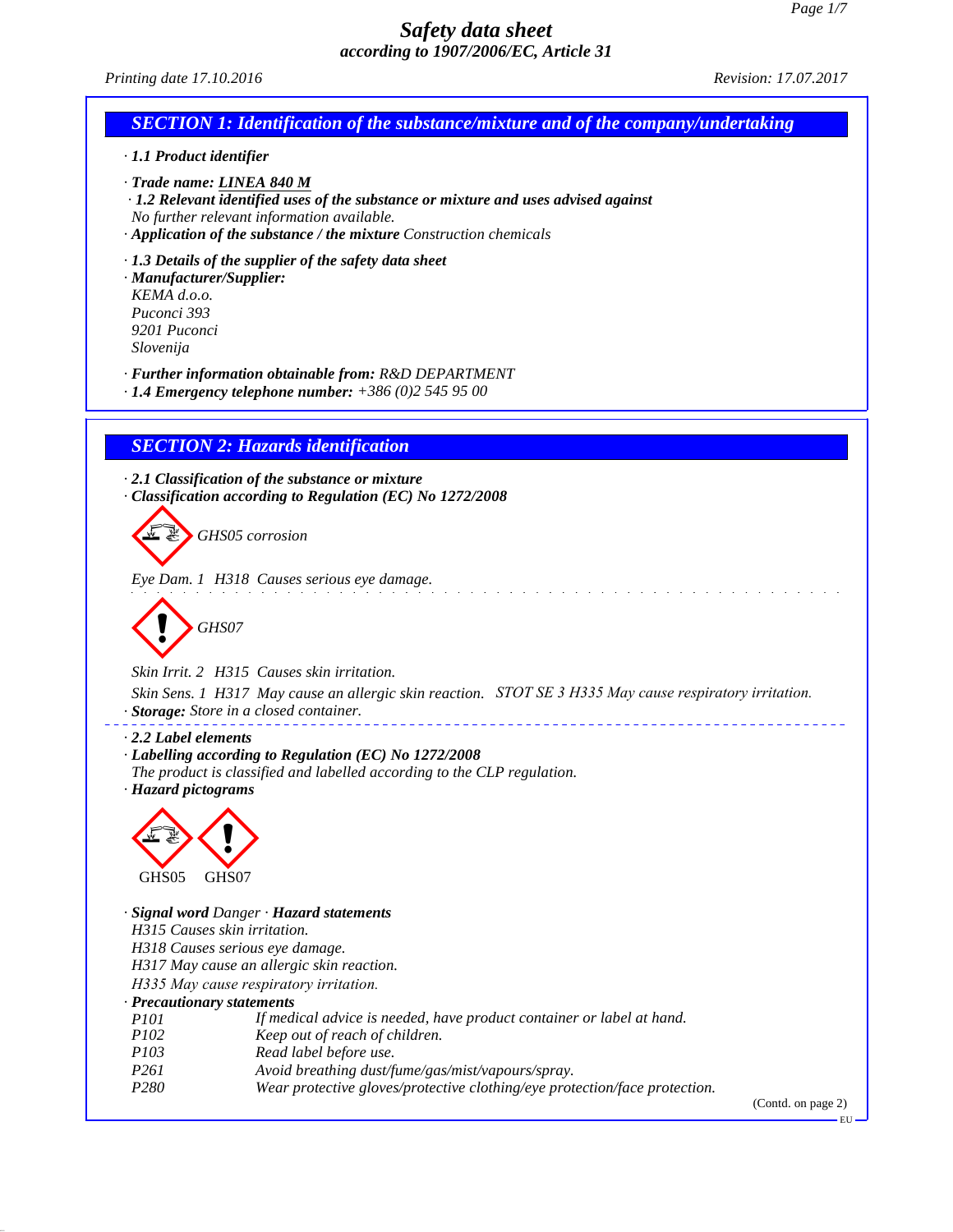*Printing date 17.10.2016 Revision: 17.07.2017*

#### *Trade name: LINEA 840 M*

|                           | (Contd. of page 1)                                                                                    |
|---------------------------|-------------------------------------------------------------------------------------------------------|
|                           | P305+P351+P338 IF IN EYES: Rinse cautiously with water for several minutes. Remove contact lenses, if |
|                           | present and easy to do. Continue rinsing.                                                             |
| <i>P310</i>               | Immediately call a POISON CENTER/doctor.                                                              |
| P321                      | Specific treatment (see on this label).                                                               |
| <i>P501</i>               | Dispose of contents/container in accordance with local/regional/national/international                |
|                           | regulations.                                                                                          |
| $\cdot$ 2.3 Other hazards |                                                                                                       |

*· Results of PBT and vPvB assessment*

*· PBT: Not applicable.*

*· vPvB: Not applicable.*

### *SECTION 3: Composition/information on ingredients*

*· 3.2 Chemical characterisation: Mixtures*

*· Description: Mixture of substances listed below with nonhazardous additions.*

*· Dangerous components:*

|          | $125 - 50\%$<br>$CAS: 65997-15-1$ Cement, portland, chemicals                     |  |  |
|----------|-----------------------------------------------------------------------------------|--|--|
|          | EINECS: 266-043-4 $\otimes$ Eye Dam. 1, H318                                      |  |  |
|          | $\langle \cdot \rangle$ Skin Irrit. 2, H315; Skin Sens. 1A, H317; STOT SE 3, H335 |  |  |
| $\cdots$ |                                                                                   |  |  |

*· Additional information: For the wording of the listed hazard phrases refer to section 16.*

## *SECTION 4: First aid measures*

*· 4.1 Description of first aid measures*

- *· General information: Immediately remove any clothing soiled by the product.*
- *· After inhalation:*

*Supply fresh air and to be sure call for a doctor.*

*In case of unconsciousness place patient stably in side position for transportation.*

*· After skin contact: Immediately wash with water and soap and rinse thoroughly.*

- *· After eye contact: Rinse opened eye for several minutes under running water. Then consult a doctor.*
- *· After swallowing: If symptoms persist consult doctor.*
- *· 4.2 Most important symptoms and effects, both acute and delayed No further relevant information available.*
- *· 4.3 Indication of any immediate medical attention and special treatment needed*

*No further relevant information available.*

## *SECTION 5: Firefighting measures*

*· 5.1 Extinguishing media*

*· Suitable extinguishing agents: Use fire extinguishing methods suitable to surrounding conditions.*

- *· 5.2 Special hazards arising from the substance or mixture No further relevant information available.*
- *· 5.3 Advice for firefighters*
- *· Protective equipment: No special measures required.*

## *SECTION 6: Accidental release measures*

- *· 6.1 Personal precautions, protective equipment and emergency procedures Wear protective equipment. Keep unprotected persons away.*
- *· 6.2 Environmental precautions: Do not allow to enter sewers/ surface or ground water.*
- *· 6.3 Methods and material for containment and cleaning up: Use neutralising agent.*

(Contd. on page 3)

EU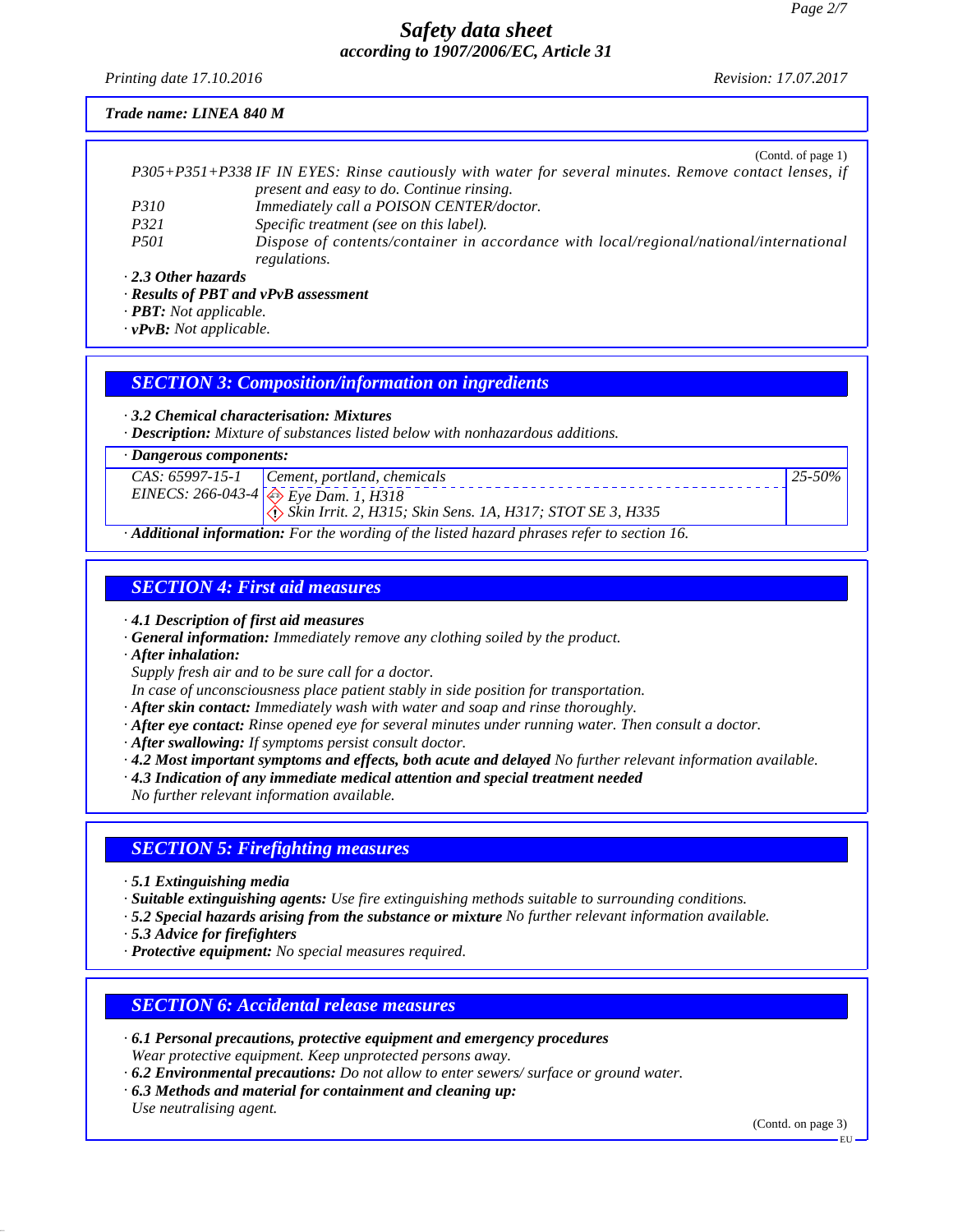*Printing date 17.10.2016 Revision: 17.07.2017*

(Contd. of page 2)

#### *Trade name: LINEA 840 M*

*Dispose contaminated material as waste according to item 13. Ensure adequate ventilation. · 6.4 Reference to other sections See Section 7 for information on safe handling.*

*See Section 8 for information on personal protection equipment.*

*See Section 13 for disposal information.*

## *SECTION 7: Handling and storage*

*· 7.1 Precautions for safe handling*

*Thorough dedusting.*

*Ensure good ventilation/exhaustion at the workplace.*

- *· Information about fire and explosion protection: No special measures required.*
- *· 7.2 Conditions for safe storage, including any incompatibilities*
- *· Storage:*
- *· Requirements to be met by storerooms and receptacles: No special requirements.*
- *· Information about storage in one common storage facility: Not required.*
- *· Further information about storage conditions: Store in dry conditions.*
- *· 7.3 Specific end use(s) No further relevant information available.*

## *SECTION 8: Exposure controls/personal protection*

*· Additional information about design of technical facilities: No further data; see item 7.*

- *· 8.1 Control parameters*
- *· Ingredients with limit values that require monitoring at the workplace:*

*The product does not contain any relevant quantities of materials with critical values that have to be monitored at the workplace.*

- *· Additional information: The lists valid during the making were used as basis.*
- *· 8.2 Exposure controls*
- *· Personal protective equipment:*
- *· General protective and hygienic measures:*
- *Keep away from foodstuffs, beverages and feed. Immediately remove all soiled and contaminated clothing Wash hands before breaks and at the end of work. Avoid contact with the skin. Avoid contact with the eyes and skin.*
- *· Respiratory protection:*

*In case of brief exposure or low pollution use respiratory filter device. In case of intensive or longer exposure use self-contained respiratory protective device.*

*· Protection of hands:*



\_S*Protective gloves*

*The glove material has to be impermeable and resistant to the product/ the substance/ the preparation. Due to missing tests no recommendation to the glove material can be given for the product/ the preparation/ the chemical mixture.*

*Selection of the glove material on consideration of the penetration times, rates of diffusion and the degradation*

(Contd. on page 4) EU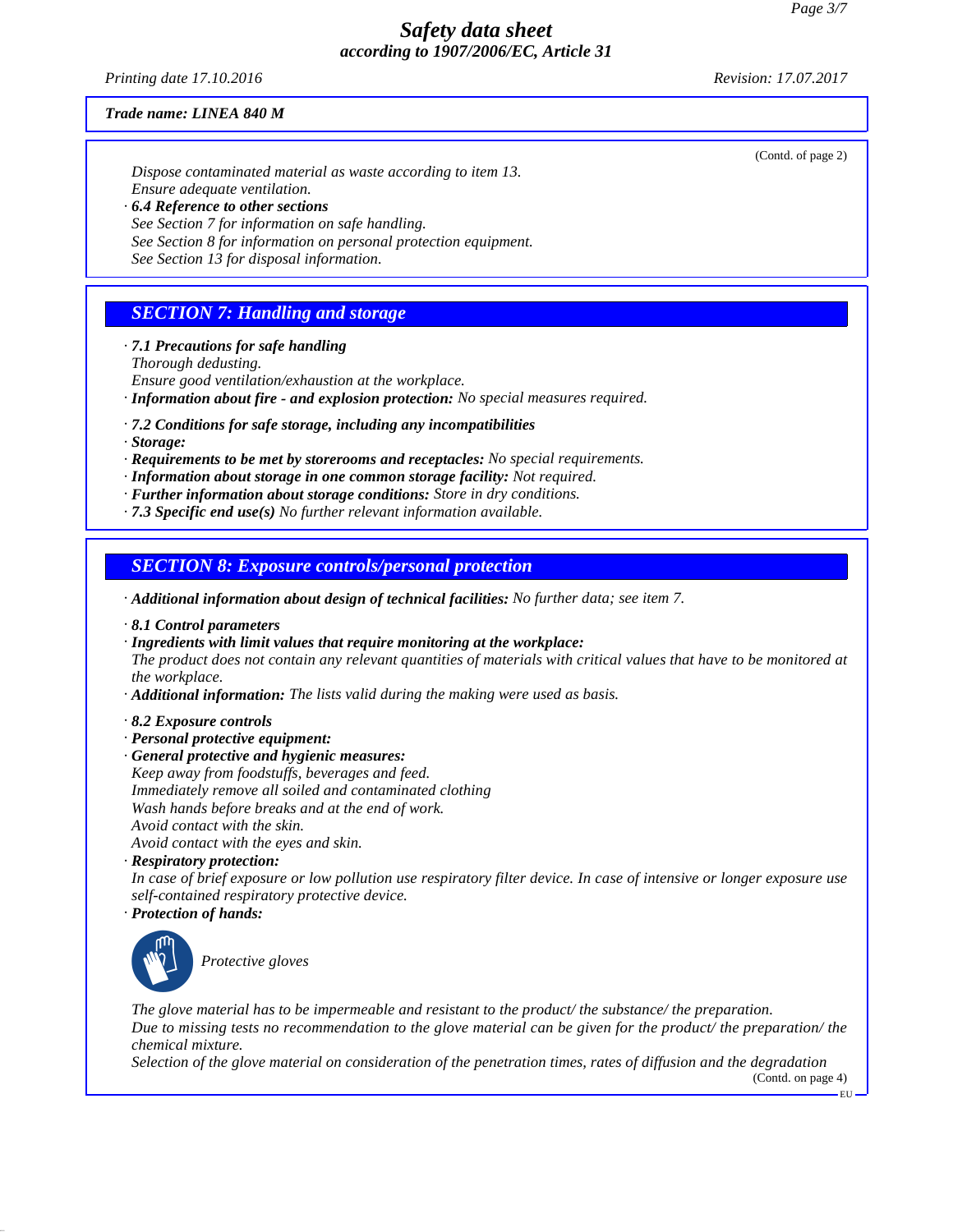*Printing date 17.10.2016 Revision: 17.07.2017*

(Contd. of page 3)

#### *Trade name: LINEA 840 M*

#### *· Material of gloves*

*The selection of the suitable gloves does not only depend on the material, but also on further marks of quality and varies from manufacturer to manufacturer. As the product is a preparation of several substances, the resistance of the glove material can not be calculated in advance and has therefore to be checked prior to the application.*

### *· Penetration time of glove material*

*The exact break through time has to be found out by the manufacturer of the protective gloves and has to be observed.*

### *· Eye protection:*



\_R*Tightly sealed goggles*

## *SECTION 9: Physical and chemical properties*

| · 9.1 Information on basic physical and chemical properties<br><b>General Information</b> |                                               |
|-------------------------------------------------------------------------------------------|-----------------------------------------------|
| $\cdot$ Appearance:                                                                       |                                               |
| Form:                                                                                     | Powder                                        |
| Colour:                                                                                   | According to product specification            |
| $\cdot$ Odour:                                                                            | Characteristic                                |
| · Odour threshold:                                                                        | Not determined.                               |
| $\cdot$ pH-value at 20 $\textdegree$ C:                                                   | 11,4                                          |
| · Change in condition                                                                     |                                               |
| <b>Melting point/Melting range:</b>                                                       | Undetermined.                                 |
| <b>Boiling point/Boiling range:</b>                                                       | Undetermined.                                 |
| · Flash point:                                                                            | $>100\,^{\circ}\mathrm{C}$                    |
| · Flammability (solid, gaseous):                                                          | Not determined.                               |
| · Ignition temperature:                                                                   |                                               |
| <b>Decomposition temperature:</b>                                                         | Not determined.                               |
| · Self-igniting:                                                                          | Product is not selfigniting.                  |
| · Danger of explosion:                                                                    | Product does not present an explosion hazard. |
| · Explosion limits:                                                                       |                                               |
| Lower:                                                                                    | Not determined.                               |
| <b>Upper:</b>                                                                             | Not determined.                               |
| · Vapour pressure:                                                                        | Not applicable.                               |
| $\cdot$ Density at 20 $\degree$ C:                                                        | $1,40$ g/cm <sup>3</sup>                      |
| · Relative density                                                                        | Not determined.                               |
| · Vapour density                                                                          | Not applicable.                               |
| $\cdot$ Evaporation rate                                                                  | Not applicable.                               |
| · Solubility in / Miscibility with                                                        |                                               |
| water:                                                                                    | Soluble.                                      |
| · Partition coefficient (n-octanol/water): Not determined.                                |                                               |
| · Viscosity:                                                                              |                                               |
| Dynamic:                                                                                  | Not applicable.                               |
|                                                                                           | (Contd. on page 5)                            |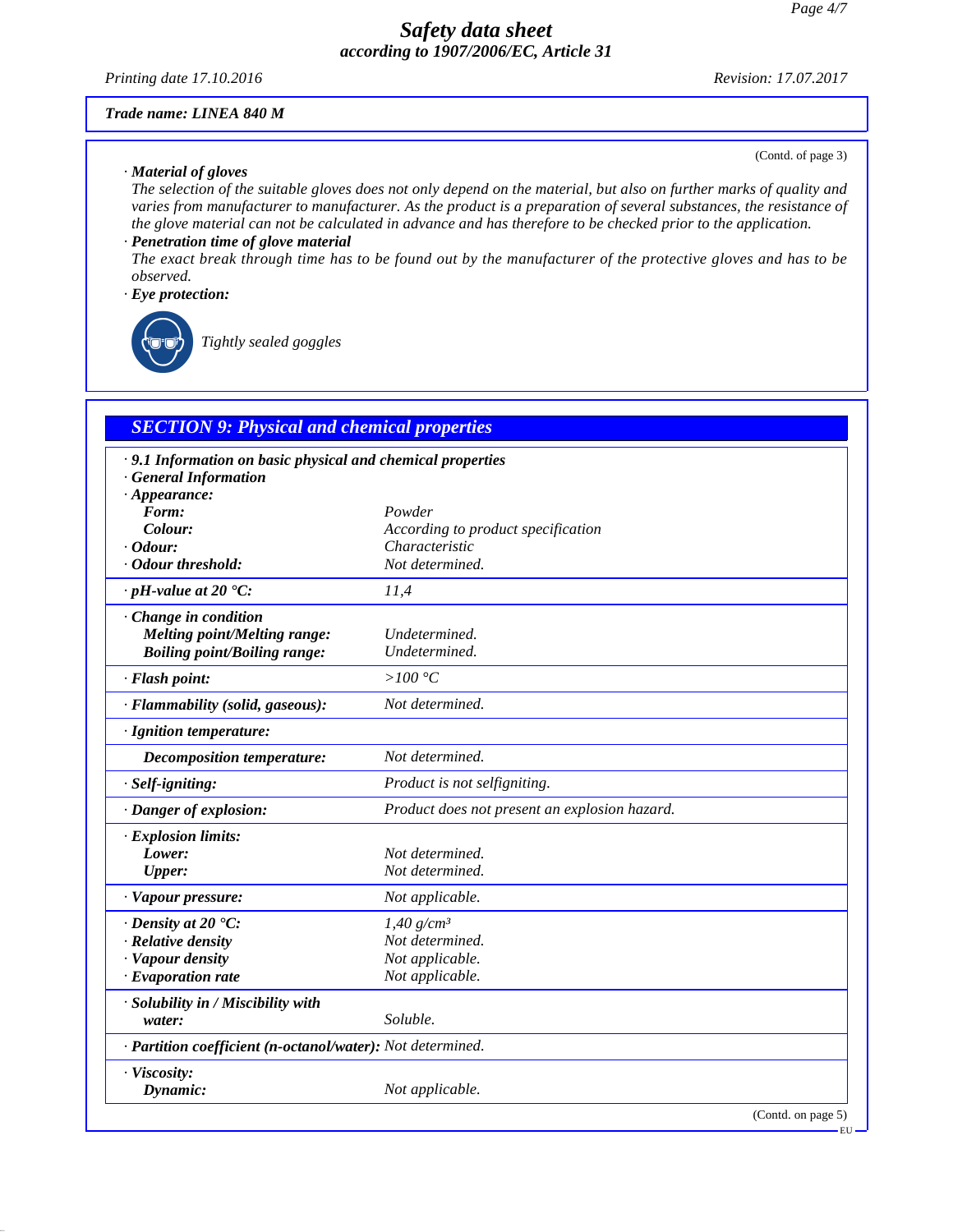*Printing date 17.10.2016 Revision: 17.07.2017*

*Trade name: LINEA 840 M*

|                                                         | (Contd. of page 4)                                      |  |
|---------------------------------------------------------|---------------------------------------------------------|--|
| Kinematic:                                              | Not applicable.                                         |  |
| · Solvent content:<br>Organic solvents:<br>$VOC$ (EC)   | $0.0\,\%$<br>$0.00\%$                                   |  |
| <i>Solids content:</i><br>$\cdot$ 9.2 Other information | $100.0\%$<br>No further relevant information available. |  |

## *SECTION 10: Stability and reactivity*

- *· 10.1 Reactivity No further relevant information available.*
- *· 10.2 Chemical stability*
- *· Thermal decomposition / conditions to be avoided: No decomposition if used according to specifications.*
- *· 10.3 Possibility of hazardous reactions No dangerous reactions known.*
- *· 10.4 Conditions to avoid No further relevant information available.*
- *· 10.5 Incompatible materials: No further relevant information available.*
- *· 10.6 Hazardous decomposition products: No dangerous decomposition products known.*

# *SECTION 11: Toxicological information*

- *· 11.1 Information on toxicological effects*
- *· Acute toxicity Based on available data, the classification criteria are not met.*
- *· Primary irritant effect:*
- *· Skin corrosion/irritation*
- *Causes skin irritation.*
- *· Serious eye damage/irritation Causes serious eye damage.*
- *· Respiratory or skin sensitisation*
- *May cause an allergic skin reaction.*
- *· CMR effects (carcinogenity, mutagenicity and toxicity for reproduction)*
- *· Germ cell mutagenicity Based on available data, the classification criteria are not met.*
- *· Carcinogenicity Based on available data, the classification criteria are not met.*
- *· Reproductive toxicity Based on available data, the classification criteria are not met.*
- *· STOT-single exposure Based on available data, the classification criteria are not met.*
- *· STOT-repeated exposure Based on available data, the classification criteria are not met.*
- *· Aspiration hazard Based on available data, the classification criteria are not met.*

# *SECTION 12: Ecological information*

- *· 12.1 Toxicity*
- *· Aquatic toxicity: No further relevant information available.*
- *· 12.2 Persistence and degradability No further relevant information available.*
- *· 12.3 Bioaccumulative potential No further relevant information available.*
- *· 12.4 Mobility in soil No further relevant information available.*
- *· Additional ecological information:*
- *· General notes:*

*Water hazard class 1 (German Regulation) (Self-assessment): slightly hazardous for water Do not allow undiluted product or large quantities of it to reach ground water, water course or sewage system.*

(Contd. on page 6)

EU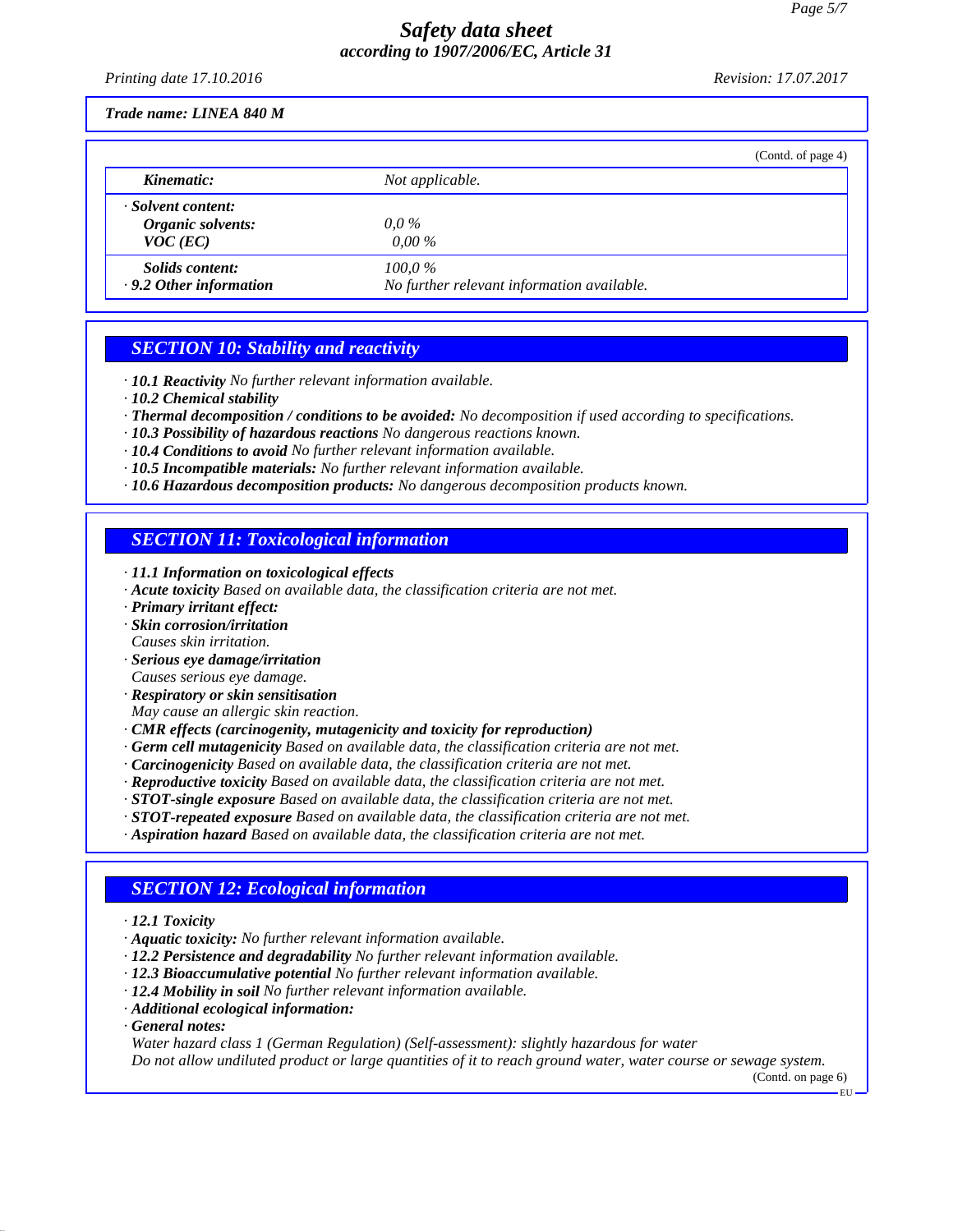*Printing date 17.10.2016 Revision: 17.07.2017*

#### *Trade name: LINEA 840 M*

(Contd. of page 5)

*Must not reach sewage water or drainage ditch undiluted or unneutralised. Rinse off of bigger amounts into drains or the aquatic environment may lead to increased pH-values. A high pHvalue harms aquatic organisms. In the dilution of the use-level the pH-value is considerably reduced, so that after the use of the product the aqueous waste, emptied into drains, is only low water-dangerous.*

*· 12.5 Results of PBT and vPvB assessment*

*· PBT: Not applicable.*

*· vPvB: Not applicable.*

*· 12.6 Other adverse effects No further relevant information available.*

## *SECTION 13: Disposal considerations*

*· 13.1 Waste treatment methods*

*· Recommendation*

*Must not be disposed together with household garbage. Do not allow product to reach sewage system.*

*· Uncleaned packaging:*

- *· Recommendation: Disposal must be made according to official regulations.*
- *· Recommended cleansing agents: Water, if necessary together with cleansing agents.*

| <b>SECTION 14: Transport information</b>                                                  |                 |
|-------------------------------------------------------------------------------------------|-----------------|
| $\cdot$ 14.1 UN-Number<br>· ADR, RID, ADN, ADN, IMDG, IATA                                | Void            |
| $\cdot$ 14.2 UN proper shipping name<br>ADN, IMDG, IATA                                   | Void            |
| $\cdot$ 14.3 Transport hazard class(es)                                                   |                 |
| · ADR, RID, ADN, IMDG, IATA<br>· Class<br>· Label<br>$\cdot$ ADN/R Class:                 | Void<br>Void    |
| $\cdot$ 14.4 Packing group<br>· ADR, RID, ADN, IMDG, IATA                                 | Void            |
| · 14.5 Environmental hazards:                                                             | Not applicable. |
| $\cdot$ 14.6 Special precautions for user                                                 | Not applicable. |
| $\cdot$ 14.7 Transport in bulk according to Annex II of<br><b>Marpol and the IBC Code</b> | Not applicable. |
| · UN "Model Regulation":                                                                  | Void            |

# *SECTION 15: Regulatory information*

*· 15.1 Safety, health and environmental regulations/legislation specific for the substance or mixture*

*· Directive 2012/18/EU*

*· Named dangerous substances - ANNEX I None of the ingredients is listed.*

*· 15.2 Chemical safety assessment: A Chemical Safety Assessment has not been carried out.*

(Contd. on page 7)

EU